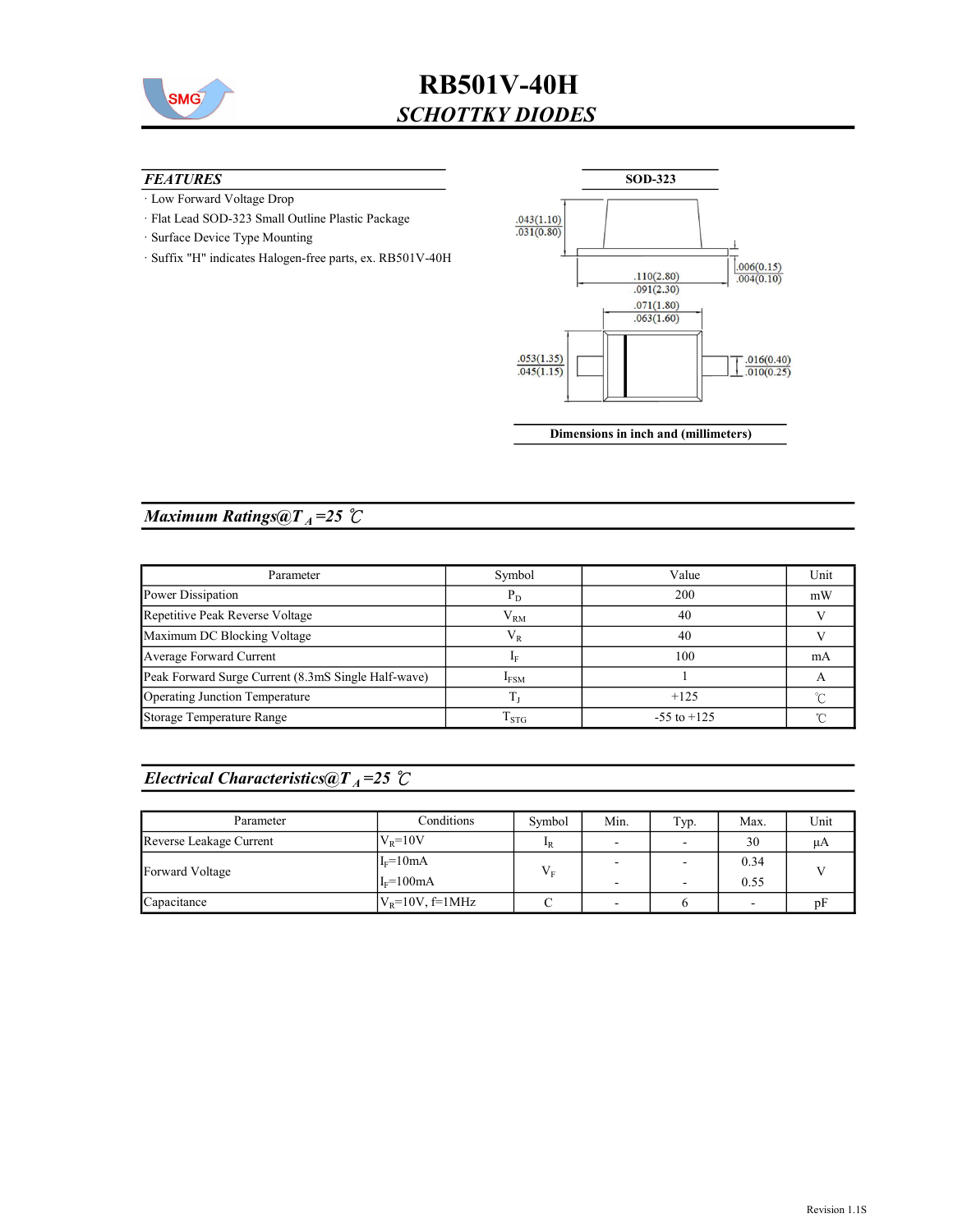

### RATINGS AND CHARACTERISTIC CURVES

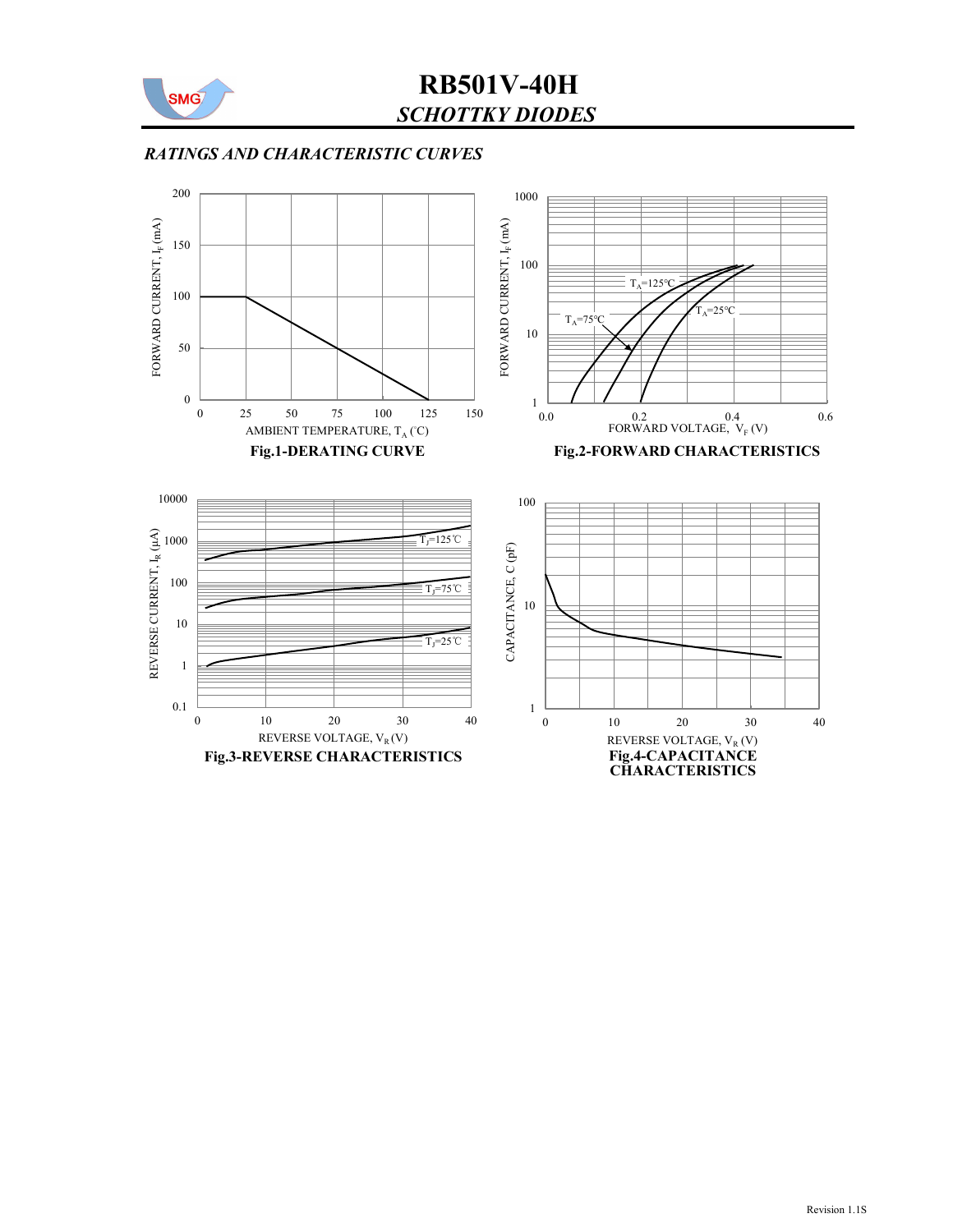

#### TAPE & REEL SPECIFICATION



| Item                   | <b>Symbol</b> | <b>SOD-323</b>    |
|------------------------|---------------|-------------------|
| Carrier width          | $A_0$         | $1.50 \pm 0.10$   |
| Carrier length         | $B_0$         | $2.95 \pm 0.10$   |
| Carrier depth          | K             | $1.20 \pm 0.10$   |
| Sprocket hole          | d             | $1.50 \pm 0.10$   |
| Reel outside diameter  | D             | $178.00 \pm 2.00$ |
| Feed hole width        | $D_0$         | $13.00 \pm 0.50$  |
| Reel inner diameter    | $D_1$         | MIN. 50.00        |
| Sprocke hole position  | Е             | $1.75 \pm 0.10$   |
| Punch hole position    | F             | $3.50 \pm 0.10$   |
| Sprocke hole pitch     | $P_0$         | $4.00 \pm 0.10$   |
| Punch hole pitch       | $P_1$         | $4.00 \pm 0.10$   |
| Embossment center      | $P_2$         | $2.00 \pm 0.10$   |
| Overall tape thickness | T             | MAX. 0.60         |
| Tape width             | W             | $8.00 \pm 0.20$   |
| Reel width             | W1            | <b>MAX.</b> 10.00 |

#### ORDER INFORMATION

| racka;        | $\sim$<br>R ee l<br>1Ze |       |
|---------------|-------------------------|-------|
| ∕ -∪∪د<br>ر__ | 711                     | 3,000 |

#### MARKING CODE

| Part Number | Marking Code |
|-------------|--------------|
| RB501V-40H  | S7 / R4      |